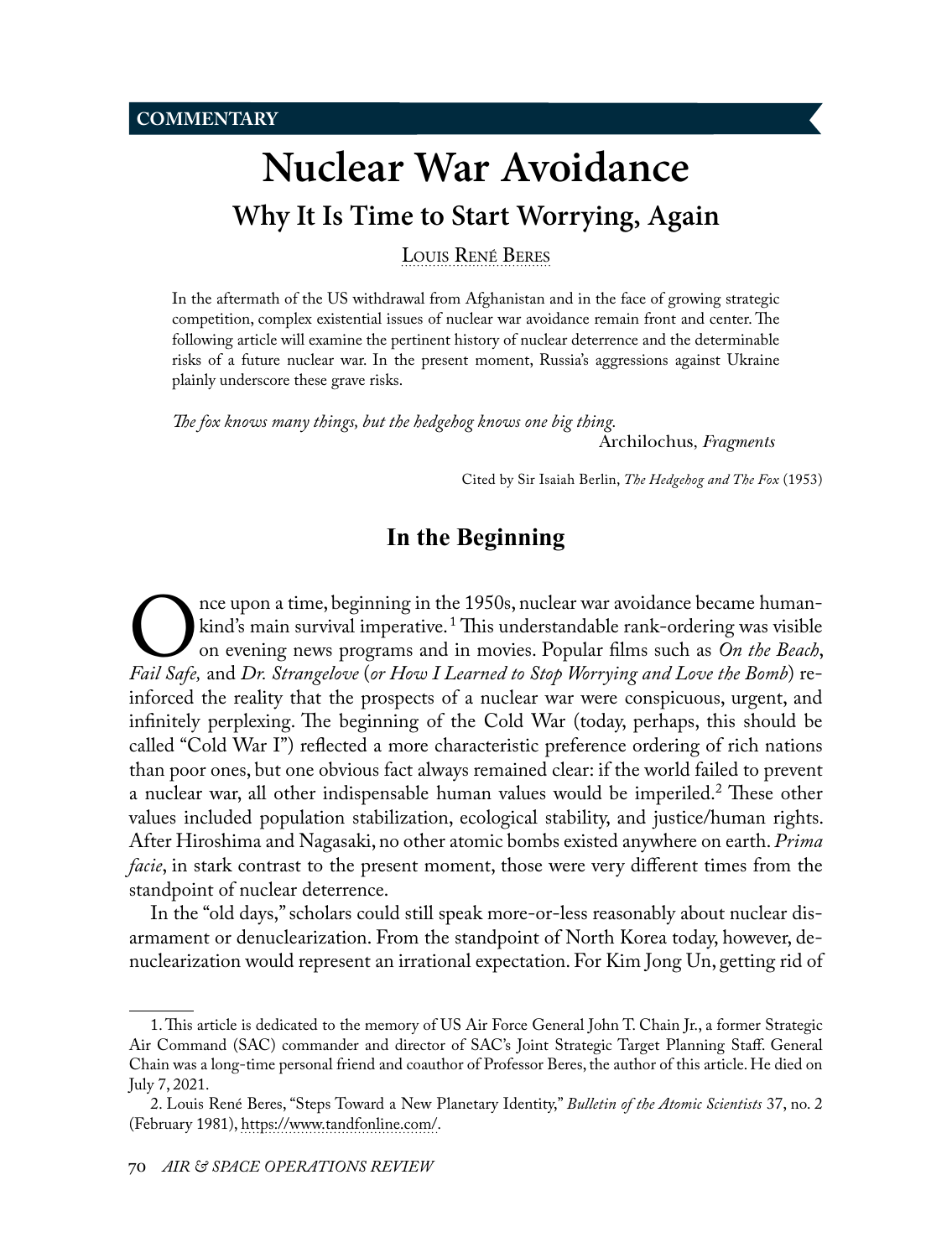his extant atomic arms and infrastructures must remain contrary to Pyongyang's basic security requirements. Moreover, in June 2020, two years after the Singapore Summit, Kim's Foreign Minister Ri Son Gwon announced that any earlier expressed hopes for accommodation with then-US President Donald J. Trump had become untenable.

As the North Korea example shows, we don't yet live in a reasonable world; accordingly, realistic peace strategies should include various fundamental compromises. On specific matters of nuclear war avoidance, this means, inter alia, continuously refining threat-based strategies of escalation dominance and nuclear deterrence*.* <sup>3</sup> At an even more rudimentary level, citizens of nuclear and near-nuclear states accustomed to competitive postures of belligerent nationalism will need to achieve certain explicit transformations of strategic consciousness.

## **Realpolitik**

More precisely, these citizens and leaders should detach their accumulated hopes for immortality from the nation's geopolitical success. Throughout history, geopolitics— Realpolitik—have often been associated with personal and collective immortality. German historian Heinrich von Treitschke observed "individual man sees in his own country the realization of his earthly immortality."4 Earlier, German philosopher Georg Friedrich Hegel opined the state represents "the march of God in the world."<sup>5</sup> This deification of Realpolitik*,* a transformation from a mere principle of action to a sacred end in itself, drew its originating strength from a doctrine of sovereignty first advanced in the sixteenth and seventeenth centuries.

Initially conceived as a principle of internal order, the doctrine of sovereignty underwent a specific metamorphosis, whence it became the formal or justifying rationale for international anarchy—that is, for the global state of nature. First established by Jean Bodin as a juristic concept in *De Republica* (1576), sovereignty became regarded as a power absolute and above the law. Understood in terms of modern international relations, this doctrine encouraged the notion that states lie above and beyond any form of legal regulation in their interactions with each other.

What can this possibly mean? Have not students of world politics always been instructed that their subject centers on some vague quality called power? These instructions have not been wrong, but they have generally failed to identify the greatest conceivable form of power. This is power over death or the promise of immortality. What meaning

<sup>3.</sup> Louis René Beres, "Nuclear Decision-Making and Nuclear War: An Urgent American Problem," *War Room*, November 8, 2018, [https://warroom.armywarcollege.edu/](https://warroom.armywarcollege.edu/articles/nuclear-decision-making-and-nuclear-war-an-urgent-american-problem/); and Beres, "United States Nuclear Strategy: Deterrence, Escalation and War," Small Wars Journal, January 28, 2020, [https://smallwarsjournal.com/](https://smallwarsjournal.com/jrnl/art/united-states-nuclear-strategy-deterrence-escalation-and-war).

<sup>4.</sup> Louis René Beres, "Looking Beyond Shadows: Death, Time, and Immortality," Horasis, November 4, 2021, [https://horasis.org/](https://horasis.org/looking-beyond-shadows-death-time-and-immortality/).

<sup>5.</sup> Beres, "Looking Beyond Shadows."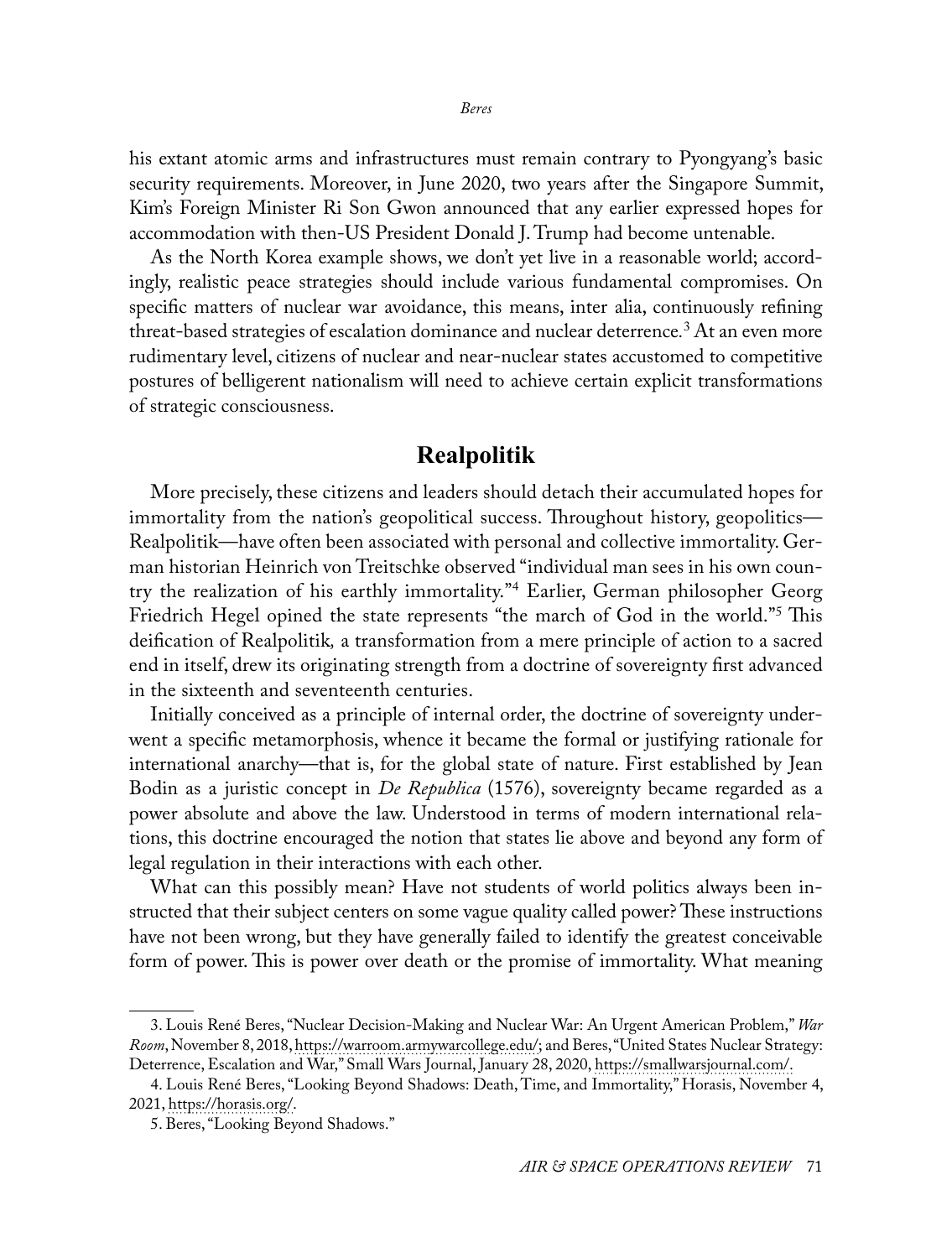could they bear for the citizens of a nation that has always prided itself on being practical, not intellectual? The short answer here is nuclear deterrence*.*

Nuclear deterrence is a game major world leaders may inevitably have to play. These leaders can choose to learn this complex game purposefully and skillfully or merely deal with it inattentively or inexpertly. Calculably gainful plays are theoretically possible, but these will be based upon variously enhanced capacities for threat assessments and strategic decisions. In the final analysis, as we should already have learned from history, including the unraveling of American power in Afghanistan, winning will not mean what we originally thought. It will not be about acquiring geopolitical supremacy and hegemony but about enabling systemic cooperation and a reassuringly continuous dynamic of de-escalation.

A viable global civilization is indispensable to every nation's plausible survival. Ultimately, however, such a civilization will be constructed upon much more than presumptively favorable balances of military power; it will be founded upon suitably fashioned visions of *human oneness*. "Civilization," writes Lewis Mumford correctly, "is the neverending process of creating one world and one humanity."6

## **The Intellectual Core**

All this refashioning will require many things seen by the fox, especially high-quality scholarship*.* Though our national foreign policy makers will insist this has always been the case, sending assorted flag officers to high-quality graduate programs is not nearly enough. Pertinent strategic inquiries should be more expressly grounded in logic and the scientific method, never in political clichés or seemingly learned syntax.

Foreseeably, controlling nuclear proliferation will become increasingly important and potentially overriding. Under no circumstances should any sane and capable scholar or policy maker ever recommend the further proliferation of nuclear weapons, a fallacy of strategic reasoning earlier called the "porcupine theory." Lest anyone think this sort of recommendation is absurd or inconceivable, a long history of nuclear porcupines—strategists and observers—correlates expanding nuclear proliferation with expanding global security*.* 7

On its face, any such confused endorsement must represent the *reductio ad absurdum* of all possible intellectual misjudgments. Among component hazards, it would be problematic to assume nuclear deterrence credibility should be positively correlated with anticipated threat destructiveness. Indeed, from the standpoint of stable nuclear deterrence, the likelihood of an actual nuclear conflict between states could sometimes be inversely related to the plausibly expected magnitude of catastrophic harms. The former administration favored such vaporous threats as complete annihilation or total destruction over well-reasoned threats. Such proclamations, seemingly imagined as reasonable or tough,

<sup>6.</sup> Louis René Beres, "Getting Beyond Power Politics: Narratives for a Trust-Centered World Order," Horasis, January 24, 2021, [https://horasis.org/.](https://horasis.org/getting-beyond-power-politics-narratives-for-a-trust-centered-world-order/)

<sup>7.</sup> Louis René Beres, "The Porcupine Theory of Nuclear Proliferation: Shortening the Quills," *Parameters* 9, no. 1 (July 4, 1979), [https://press.armywarcollege.edu/](https://press.armywarcollege.edu/parameters/vol9/iss1/7/).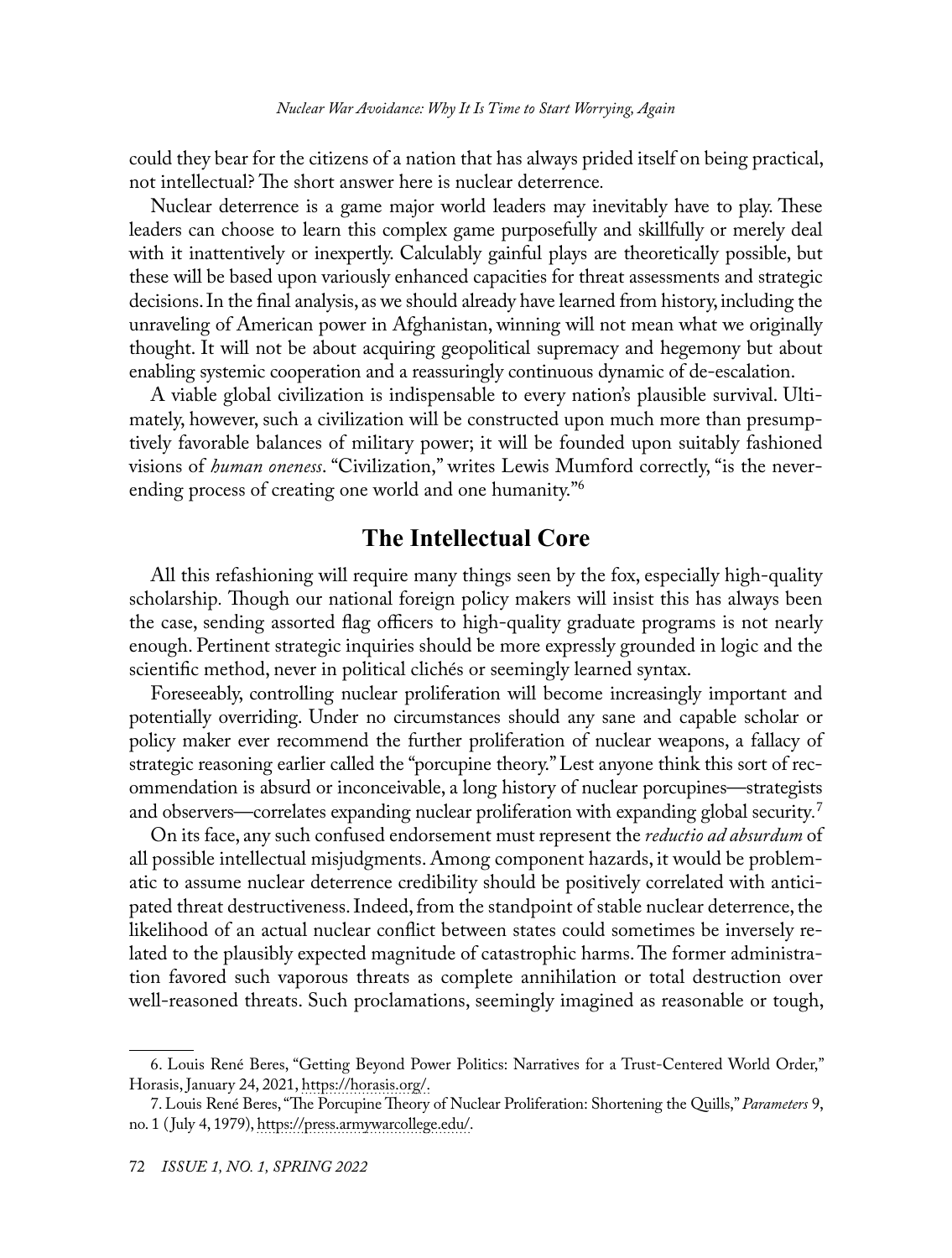could only have reduced US nuclear deterrent persuasiveness. This is only an informal presumption, however, because we are presently considering a unique or unprecedented event, one of inherently limited predictive capacity.

Another understanding of the probability of a nuclear war is utterly primary or axiomatic. It stipulates determinable differences in probability must depend at once on whether the particular war in question is intentional or inadvertent. A further division must then be made between an inadvertent nuclear war caused by miscalculation and one occasioned by accident, hacking, or computer malfunction. Apart from such antecedent conceptual divisions, no meaningful scientific estimations of nuclear war likelihood could ever be made.

# **Relevant Military Exercises**

In August 2021, the United States conducted or led expansive military exercises, including an exercise staged by the US Navy 5th and 2nd Fleets (close to the Mediterranean Sea and Black Sea, respectively), and Large Scale Global Exercise 21, led by the United States and Allied forces, focusing on the Indo-Pacific Ocean area. All exercises were conducted with China and Russia openly identified as hypothetical adversaries.

In response, China conducted one large-scale military exercise in the South China Sea during same period and another jointly with Russia in China's Northwest Region. Significantly, the United States conducted its exercises far from the US homeland, but China and Russia launched their exercises close to home. Cumulatively, such exercised maritime and troop movements expressed elements of a so-called Cold War II.

Looking ahead, both the air domain and outer space are apt to become further militarized, subject to steadily expanding nuclear war preparations and operations. The attendant and correspondingly greater risks of nuclear crisis and nuclear war are worrisome, especially a nuclear war by accident or miscalculation.

For decades, competent nuclear strategists have dealt with nuclear proliferation, including authentic thinkers who clearly understood that the variously staggering costs would outweigh any alleged benefits of nuclear proliferation. Seventeenth-century English philosopher Thomas Hobbes instructs that although international relations are conducted in a "state of nature," it is nonetheless a more benign condition than the condition of individual man in nature. With individual human beings, Hobbes reflects, "the weakest has strength enough to kill the strongest."<sup>8</sup>

With the advent and probable spread of nuclear weapons, however, there is no longer any reason to believe the international state of nature to be more tolerable. Most obvious in this connection are the proliferation-associated risks of inadvertent nuclear war, accidental nuclear war, nuclear war by irrationality or coup d'état, and nuclear war by miscal-

<sup>8. &</sup>quot;Leviathan, Chapter 1.13, Thomas Hobbes," Genius, accessed January 27, 2021, [https://genius.com/](https://genius.com/Thomas-hobbes-leviathan-chap-113-annotated).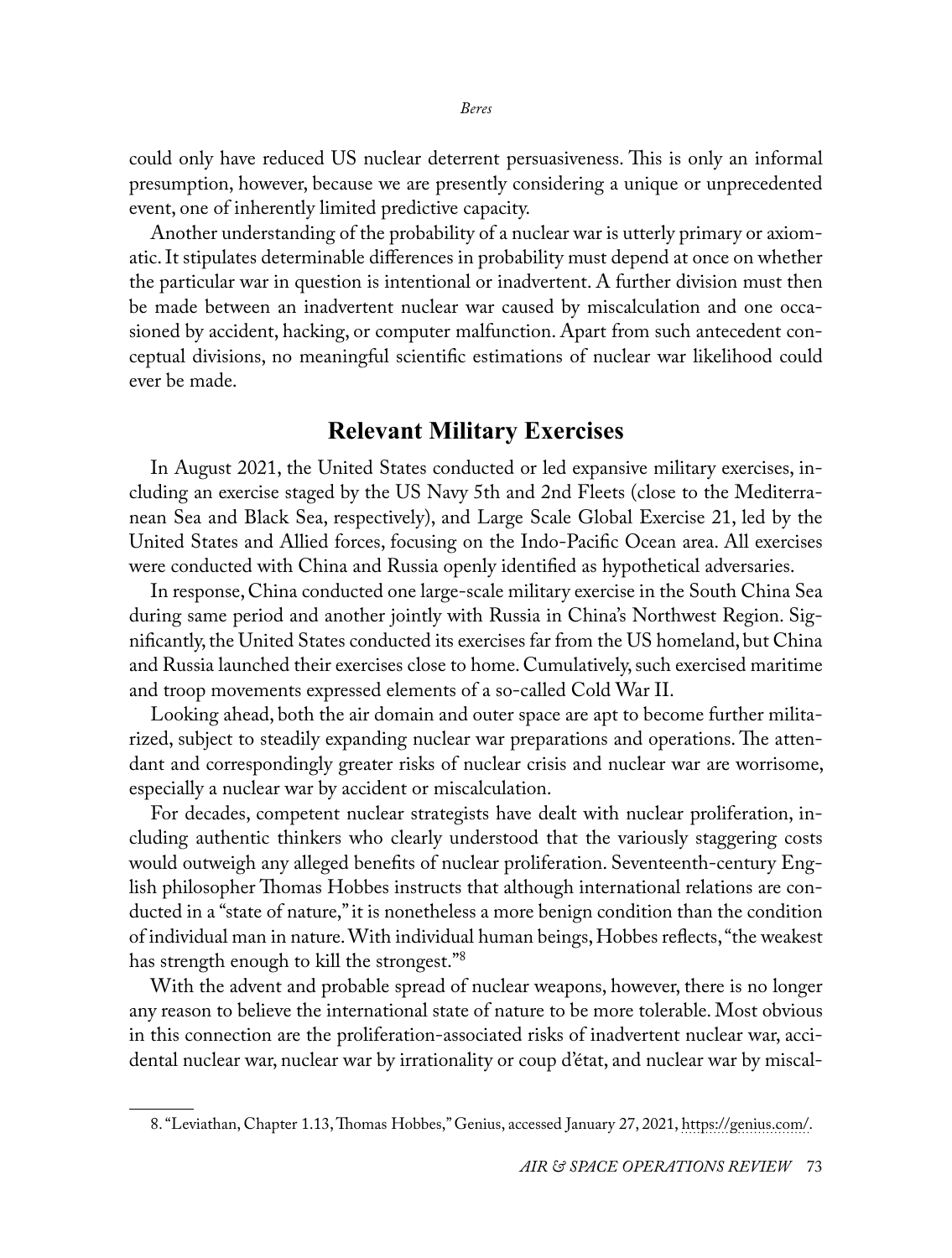culation. The prospects for irrational decision making by national leaders, including the president of the United States are just as concerning.<sup>9</sup>

To date, the underlying fragility of global geopolitics has been an incontestable presumption. Foreseeably, this will not change in any auspicious directions. The Westphalian system remains fundamentally unchanged.<sup>10</sup> Westphalian dynamics stand in stark contrast to the legal assumption of solidarity between all states in their presumably common struggle against aggression and terrorism. It remains rooted in anarchy and is being worsened by chaos.

Although composed in the seventeenth century, Hobbes' *Leviathan* may still offer us a vision of this fearful condition in modern world politics. During chaos, which is a "time of War," "every man is Enemy to every man. . . . and . . . the life of man is solitary, poor, nasty, brutish, and short."11

Still, Hobbes believed the condition of nature in world politics was less chaotic than that same condition extant among individual human beings. This was because of what he had called the "dreadful equality" of individual men in nature concerning the ability to kill others.12 This once-relevant differentiation has effectively disappeared with the continuing manufacture and spread of nuclear weapons, a spread soon apt to be exacerbated by an already-nuclear North Korea and by a nearly nuclear Iran.

# **Changing Balance of World Power**

Historically, the idea of a balance of power—an idea of which the nuclear-age balance of terror is a variant—has never been more than a facile metaphor.13 In fact, it has never had anything to do with ascertaining true equilibrium. As such, a balance is invariably a matter of individual and subjective perceptions, and adversary states can never be sufficiently confident that strategic circumstances are meaningfully oriented in their favor. Consequently, each side in a still-Westphalian world order must perpetually fear it will be left behind. In essence, the continual search for balance, though traditionally reassuring, only produces ever-widening patterns of insecurity, inequality, and disequilibrium.

At the start of the first Cold War, the United States began to codify rudimentary orientations to nuclear deterrence and nuclear war. The world was tightly bipolar, and the clear enemy was the Soviet Union. Tempered by a shared knowledge of the horror that had ceased (temporarily) in 1945, each superpower understood a conspicuously core need

<sup>9.</sup> Louis René Beres, "What If You Don't Trust the Judgment of the President Whose Finger Is over the Nuclear Button?," *Bulletin of the Atomic Scientists*, August 23, 2016, [https://thebulletin.org/.](https://thebulletin.org/2016/08/what-if-you-dont-trust-the-judgment-of-the-president-whose-finger-is-over-the-nuclear-button/)

<sup>10.</sup> Treaty of Peace of Munster, October 1648, 1 Consol. T. S. 271; and Treaty of Peace of Osnabruck, October 1648, 1 Consol. T. S. 119.

<sup>11. &</sup>quot;Leviathan."

<sup>12. &</sup>quot;Leviathan."

<sup>13.</sup> Albert Wohlstetter, *The Delicate Balance of Terror* (Washington, DC: RAND Corporation, 1958), [https://www.rand.org/.](https://www.rand.org/pubs/papers/P1472.html)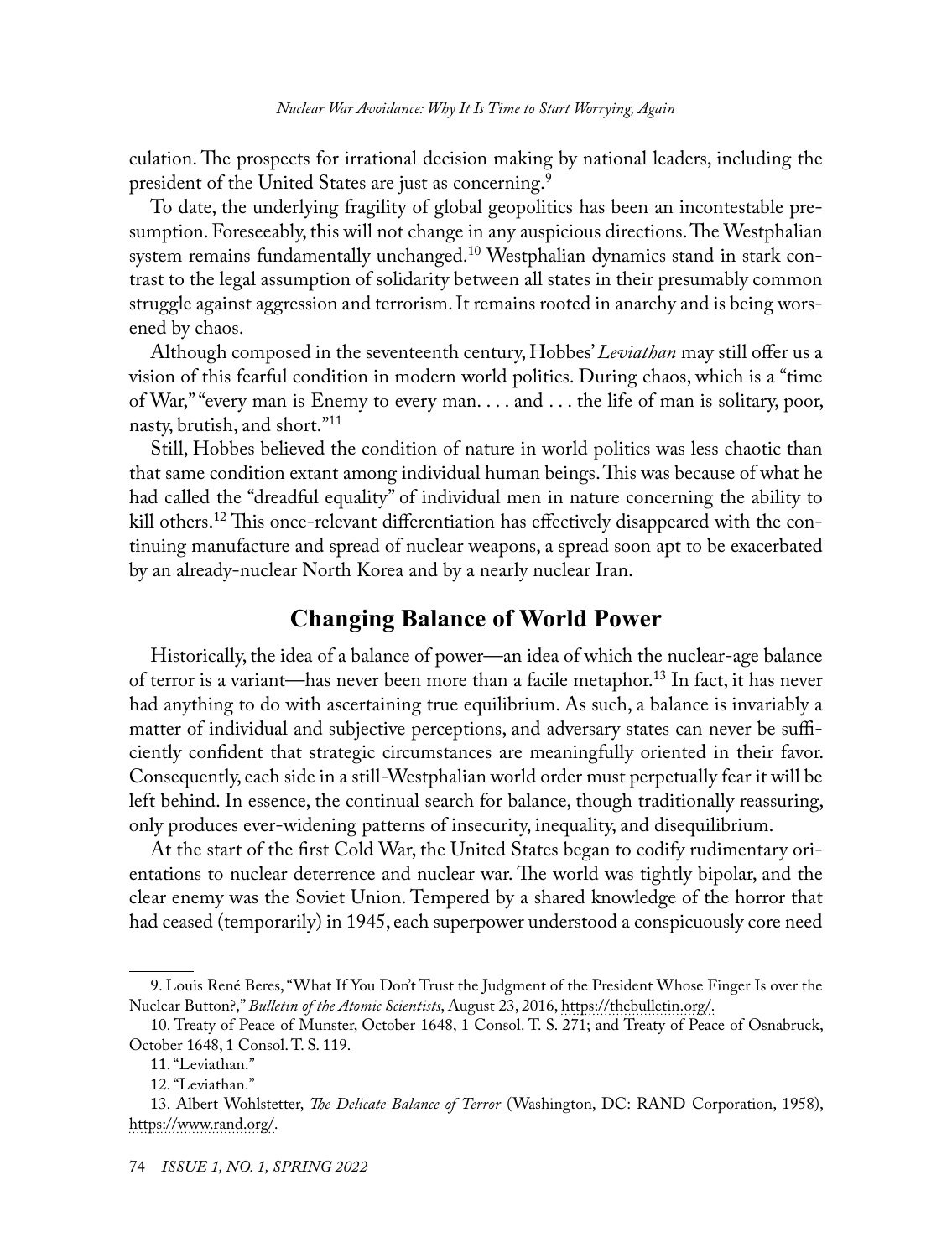to expand global cooperation (to wit, the United Nations) as a necessary adjunct to Westphalian conflict preparedness.

With the start of the nuclear age, American national security was premised on grimly primal threats of massive retaliation. Over time, especially during the Kennedy years, this bitterly corrosive policy was softened by subtler and more nuanced threats of flexible response. Along the way, a coherent and generalized American strategic doctrine was crafted, in increments, to accommodate systematically almost every conceivable kind of adversarial encounter. Scientifically and historically grounded, this doctrine was developed consciously and with deliberate prudence. But in its actual execution, much was actually left to visceral or seat-of-the-pants calculations. In this regard, the 1962 Cuban Missile Crisis speaks for itself.

As earlier generation defense intellectuals—Thomas Schelling, Bernard Brodie, Albert Wohlstetter, Herman Kahn, and others—already understood, strategic doctrine is a net. Only those who cast can reasonably expect to catch. Nonetheless, even the benefits of casting must remain subject to various considerations of individual human personality. In the terms of professional strategic thinkers, there would always remain an idiosyncratic factor. Looking ahead to potential nuclear war threats and crises, these idiosyncratic factors could interact in variously unforeseen ways with each other, creating correspondingly unseen synergies. In part, at least, these synergies can be anticipated and exploited.

In the face of such irremediable uncertainties, the point is not to prevent them altogether (that would be impossible) but to prepare for them diligently, comprehensively, and analytically.

## **Cold War II**

For a time after the collapse of the Soviet Union, the world became increasingly multipolar. But we now seem to be witnessing the evolution of a second Cold War. There will likely be more conspicuous points of convergent interest and cooperation between Washington and Moscow this time. In principle, at least (e.g., current mutual concerns for controlling Jihadist terrorism), Cold War II could offer an improved context for identifying overlapping strategic interests. But now there are apt to be certain other primary players, most plausibly China.

Details matter. Even after the extension in force of the Treaty between the United States of American and the Russian Federation on Measures for the Further Reduction and Limitation of Strategic Offensive Arms (New START), Moscow continues to reinvigorate its production of intercontinental ballistic missiles (ICBMs) and supporting infrastructures. This represents a predictable Russian response to fears America may be expanding its plans for expanded ballistic missile defense in Europe and (as corollary) for enlarging North Atlantic Treaty Organization blueprints to advance presumptively aggressive strategies of encirclement.

Strategic planners are also focused on already-nuclear North Korea and Pakistan and a prospectively nuclear Iran. Among other issues, Tehran's repeated calls for removing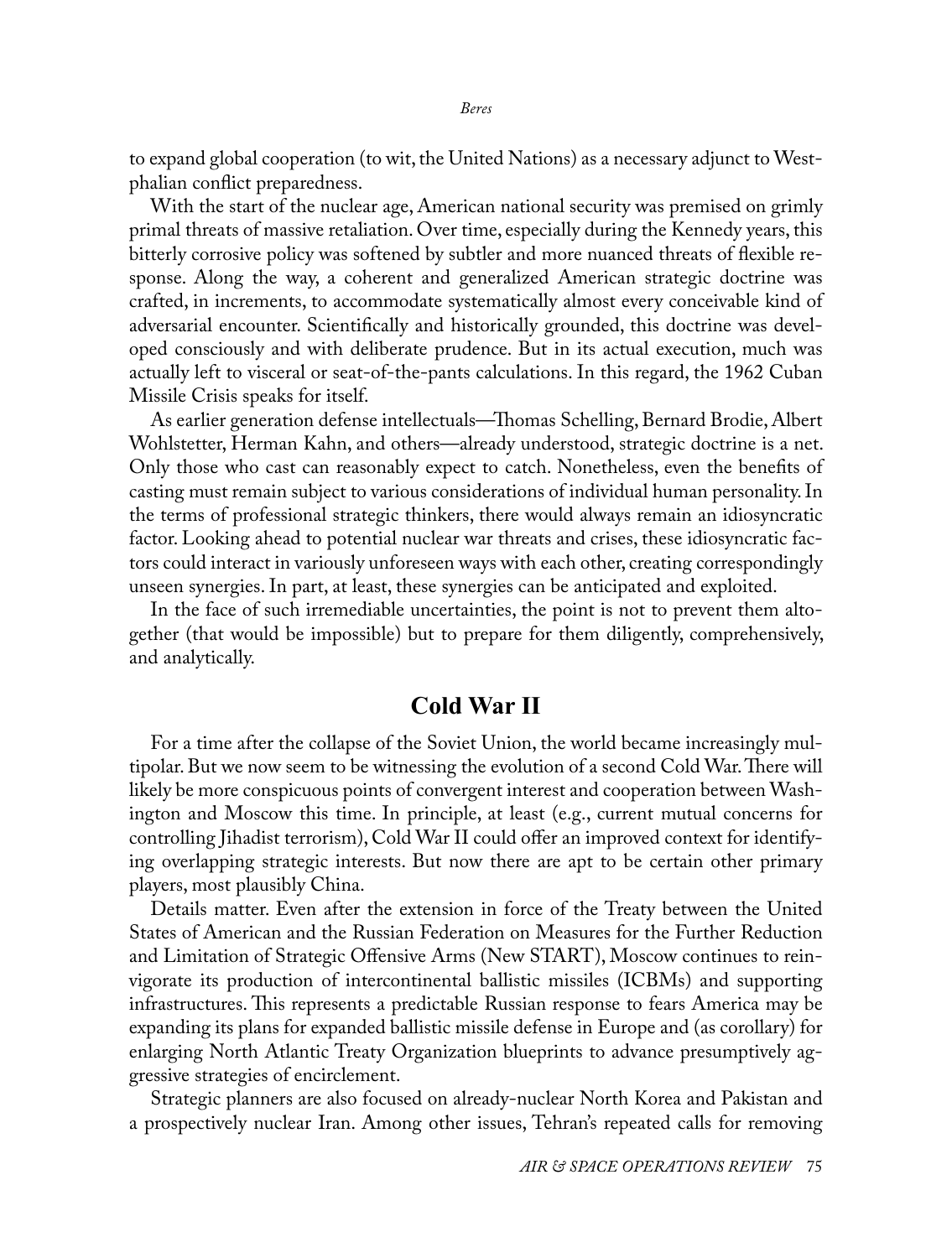Israel as a state have been exterminatory; in law, they represent an "incitement to genocide." Military nuclear developments in North Korea, Pakistan, and Iran could ultimately prove synergistic*,* circumstances that are largely unpredictable and potentially even overwhelming. North Korean nuclear know-how could impact other regions of the world; for example Pyongyang has had significant nuclear dealings with Syria.

In the early 2000s, North Korea helped Syria build a nuclear reactor, which Israel later destroyed in 2007. Although, unlike the 1981 *Operation Opera* on a nuclear facility in Iraq, this preemptive attack in the Deir ez-Zor region of Syria, was presumptively a second expression of the so-called "Begin Doctrine," it also illustrated, because of the North Korea-Syria connection, a broader global threat to US ally Israel.14

Legal considerations of justice also factor in these matters*. Nullum crimen sine poena;* "No crime without a punishment," was a key principle of justice reaffirmed at Nuremberg in 1946 and likely originated in the Hebrew Bible and its *Lex Talionis* or law of exact retaliation.<sup>15</sup> Popular viewpoints notwithstanding, the Abraham Accords have had no discernible effects on preventing nuclear war in the Middle East.16 If anything, Iran was only made more belligerent by the Accords' design to diminish Iranian power. Moreover, certain major Sunni Arab states—Egypt, Saudi Araba—may soon feel new incentives to nuclearize themselves. And with the Taliban now in control of Afghanistan, alreadynuclear Pakistan will likely become more influential in the region.

## **Whither China, India, and Russia?**

More-or-less plausible issues of enemy irrationality will emerge in all these increasingly ambiguous cases. Expressions of decisional irrationality could take different or overlapping forms. These include a (1) disorderly or inconsistent value system; (2) computational errors in calculation; (3) an incapacity to communicate efficiently; (4) random or haphazard influences in the making or transmittal of particular decisions; (5) and the internal dissonance generated by any structure of collective decision making—assemblies of pertinent individuals who lack identical value systems and/or whose organizational arrangements impact their willing capacity to act as a single or unitary national decision maker.

Regarding such special situations where leadership elites in Beijing, Islamabad, Delhi, Tehran, or elsewhere might sometimes value presumed national or religious obligations more highly even than national physical survival, the precarious logic of de-

<sup>14.</sup> Louis René Beres, "Israel's Preemption Lesson: 10 Years Later, Operation Orchard Shows the Value of Preemptive Strikes, *U.S. News & World Report*" September 6, 2017, [https://www.usnews.com/](https://www.usnews.com/opinion/world-report/articles/2017-09-06/10-years-later-israels-operation-orchard-offers-lessons-on-north-korea).

<sup>15.</sup> Louis René Beres, "A Crime without a Punishment," *Washington Times,* July 16, 2013.

<sup>16.</sup> US Department of State (DOS), "The Abraham Accords," n.d., accessed January 24, 2020, [https://www](https://www.state.gov/the-abraham-accords/) [.state.gov/](https://www.state.gov/the-abraham-accords/); Bill Chappell, "Sudan and Israel Agree to Normalize Relations in U.S.-Brokered Deal," National Public Radio, October 23, 2020, [https://www.npr.org/;](https://www.npr.org/2020/10/23/927183083/sudan-and-israel-agree-to-normalize-relations-in-u-s-brokered-deal) and DOS, "Joint Declaration: the Kingdom of Morocco, the United States of America, and the State of Israel, December 22, 2020, [https://www.state.gov/.](https://www.state.gov/wp-content/uploads/2021/01/Joint-Declaration-US-Morrocco-Israel.pdf)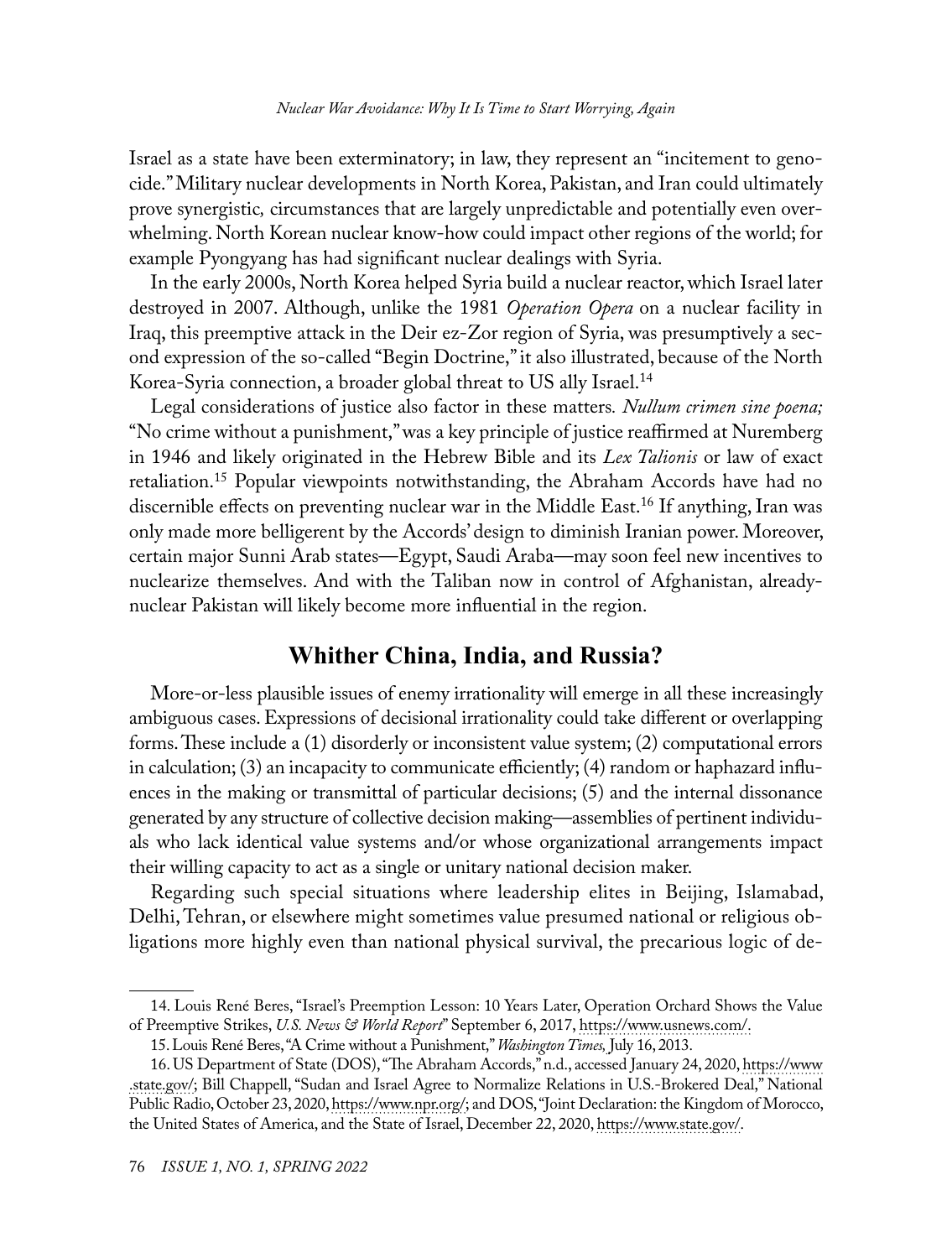terrence could fail. Such failure need not be incremental and manageable. It could be sudden and catastrophic.

Any such fearful scenario is perhaps improbable, but it is by no means inconceivable. This hesitancy-conditioned probability calculation is effectively mandated by variously fixed limitations of science. As indicated earlier, one can never speak reliably about the probability of unique events. Fortunately, of course, there has never been an authentic nuclear war.

## **Synergies and Nuclear Doctrine**

Pertinent synergies could clarify or elucidate the world political system's current state of entropy and could become conceptually dependent upon each national decision-maker's time horizon. Again, leaders of the United States and its Allies and partners must understand the various possible interactions or synergies between changing adversaries and their ties to China, Syria, and Russia. A new question should arise in managing such strategic threats: Will Cold War II help our imperiled planet or hurt it even more? Such queries will always represent intellectual not political questions. Above all, they will need to be addressed at suitably analytic levels.

Strategic policies must deal with a variegated assortment of subnational threats involving weapons of mass destruction (WMD) terrorism. Until now, insurgent enemies were sometimes able to confront states with serious perils and in various theatres of conflict, but they were never actually capable of posing any catastrophic hazards to a nation's homeland. Now, however, with the steadily expanding prospect of WMD-equipped terrorist enemies—possibly, in the future, even well-armed nuclear terrorists—humankind could face dire strategic situations.17

For the United States, the post-withdrawal situation in Afghanistan portends heightened chances of WMD terrorism against the homeland and certain Allies and partners. Adversarial particulars remain unclear, but the resurgence of ISIS-Khorasan and the strengthening of other Islamist groups may bode ill for rational enemy decision making.

To face such an unprecedented security situation, national leaders will need to arm themselves with properly fashioned nuclear doctrine and policies. Such doctrine and policies should never represent seat-of-the-pants reactions to ad hoc threats. Instead, because generality expresses a trait of all serious meaning in science, such doctrine and policies should be shaped according to broad categories of strategic threat. In the absence of such previously worked-out conceptual categories, human leadership responses are almost certain to prove inadequate or worse.

<sup>17.</sup> Bennett Ramberg, *Destruction of Nuclear Energy Facilities in War* (Lexington, MA: Lexington Books, 1980); Ramberg, "Attacks on Nuclear Reactors: The Implications of Israel's Strike on Osiraq," *Political Science Quarterly* 97, no. 4 (Winter 1982*–*83), [https://www.jstor.org/;](https://www.jstor.org/stable/2149782) and Ramberg, "Should Israel Close Dimona? The Radiological Consequences of a Military Strike on Israel's Plutonium-Production Reactor," Arms Control Association(website), September 3, 2008, [https://www.armscontrol.org/](https://www.armscontrol.org/act/2008-06/features/should-israel-close-dimona-radiological-consequences-military-strike-israel’s).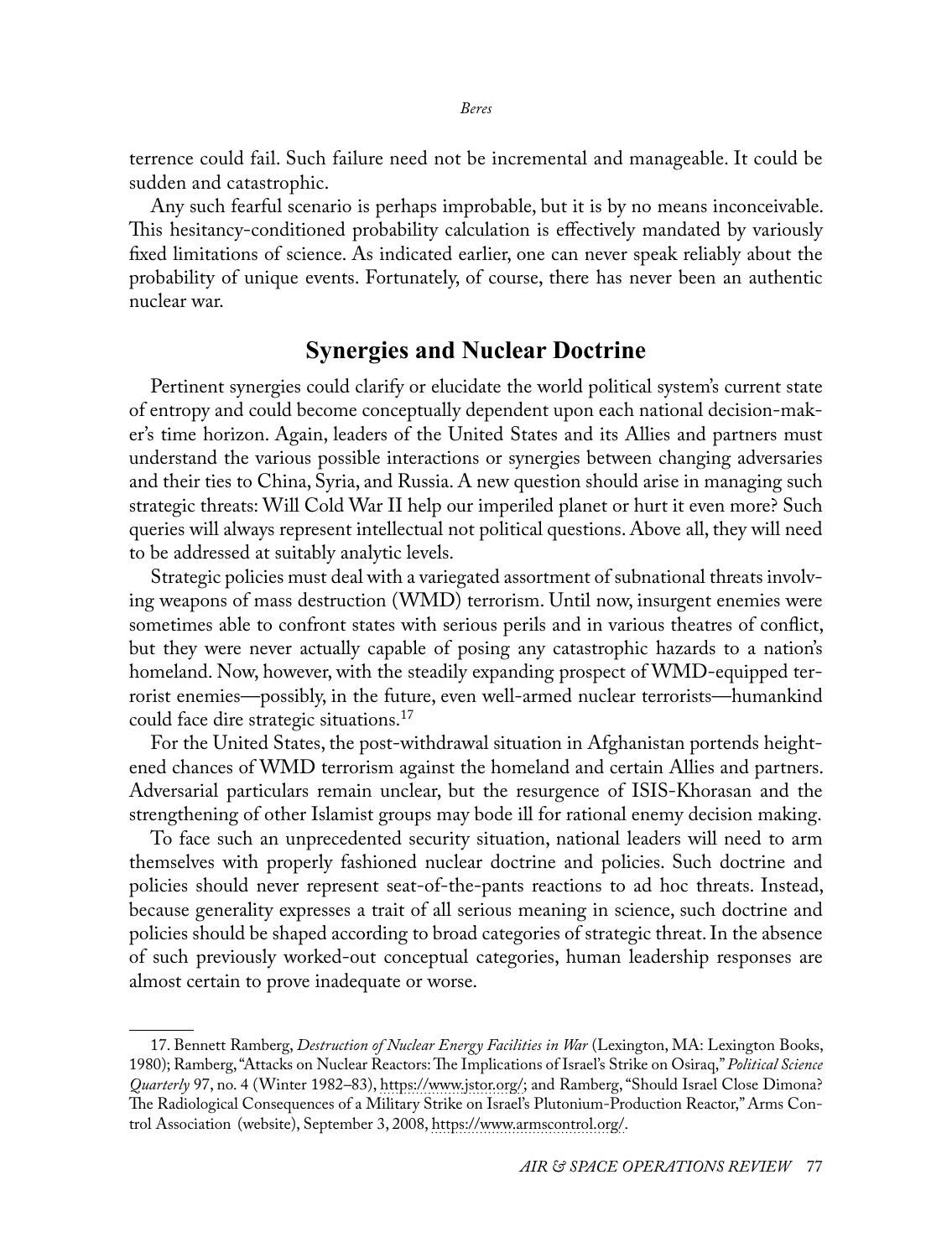With regard to synergies, such portentous intersections could occur between certain military and nonmilitary threats. For example and prospectively most ominous, would-be synergies between nuclear proliferation and disease pandemic could pose variously grave threats. In the conceivably worst case, a man-made plague of nuclear war would coincide with a natural plague of pathogens. Any such "force multiplication" should be prevented at all costs.

# **The Question of Rationality**

All strategic policies have been founded upon some underlying assumption of rationality. Rationality and irrationality have now taken on specific meanings. More precisely, an actor (state or substate) is presumed determinedly rational to the extent its leadership always values national survival more highly than any other conceivable preference or combination of conceivable preferences.

Conversely, an irrational actor might not always display such a determinable preference ordering. We Americans have always presumed our enemies—states and terrorists—would invariably value their continued survival more highly than any other preference or combination of preferences. But this core assumption can no longer be taken for granted.

Confronted, inter alia, with *Jihadist* enemies, states, and terrorists, world leaders must quickly understand our primary threats to retaliate for first-strike aggressions could sometimes fall on deaf ears. This recalls the issue of Palestinian statehood and nuclear risk. For Israel, the main problem with a Palestinian state would not lie in its prospective nuclearization but rather its generally weakening effect on the Jewish state. Along somewhat similar lines of reasoning, the loss of Afghanistan did not create any specifically nuclear war risks for the United States per se. But it does contribute to an incremental diminution of US military influence (especially in the region). Moreover, Islamic Pakistan, which is already nuclear, has been strengthened by the American loss and could, among other reactions, become more expressly risk tolerant on various strategic challenges issuing from India.

This holds true whether we would threaten massive retaliation or instead, the more graduated and measured forms of reprisal termed "nuclear utilization theory." Conspicuous preparations for nuclear war fighting should be conceived not as distinct alternatives to nuclear deterrence but as essential and even integral components of nuclear deterrence.

Some years ago Colin Gray, reasoning about US-Soviet nuclear relations, argued a vital connection exists between "likely net prowess in war and the quality of prewar deterrent effect."18 Elsewhere, responding to this writer, Gray said essentially the same thing.

<sup>18.</sup> Colin Gray, "National Style in Strategy: The American Example," *International Security* 6, no. 2 (Fall 1981): 35, [https://www.jstor.org/](https://www.jstor.org/stable/2538645); and Gray, "Presidential Directive 59: Flawed but Useful," *Parameters* 11, no. 1 (March 1981): 34.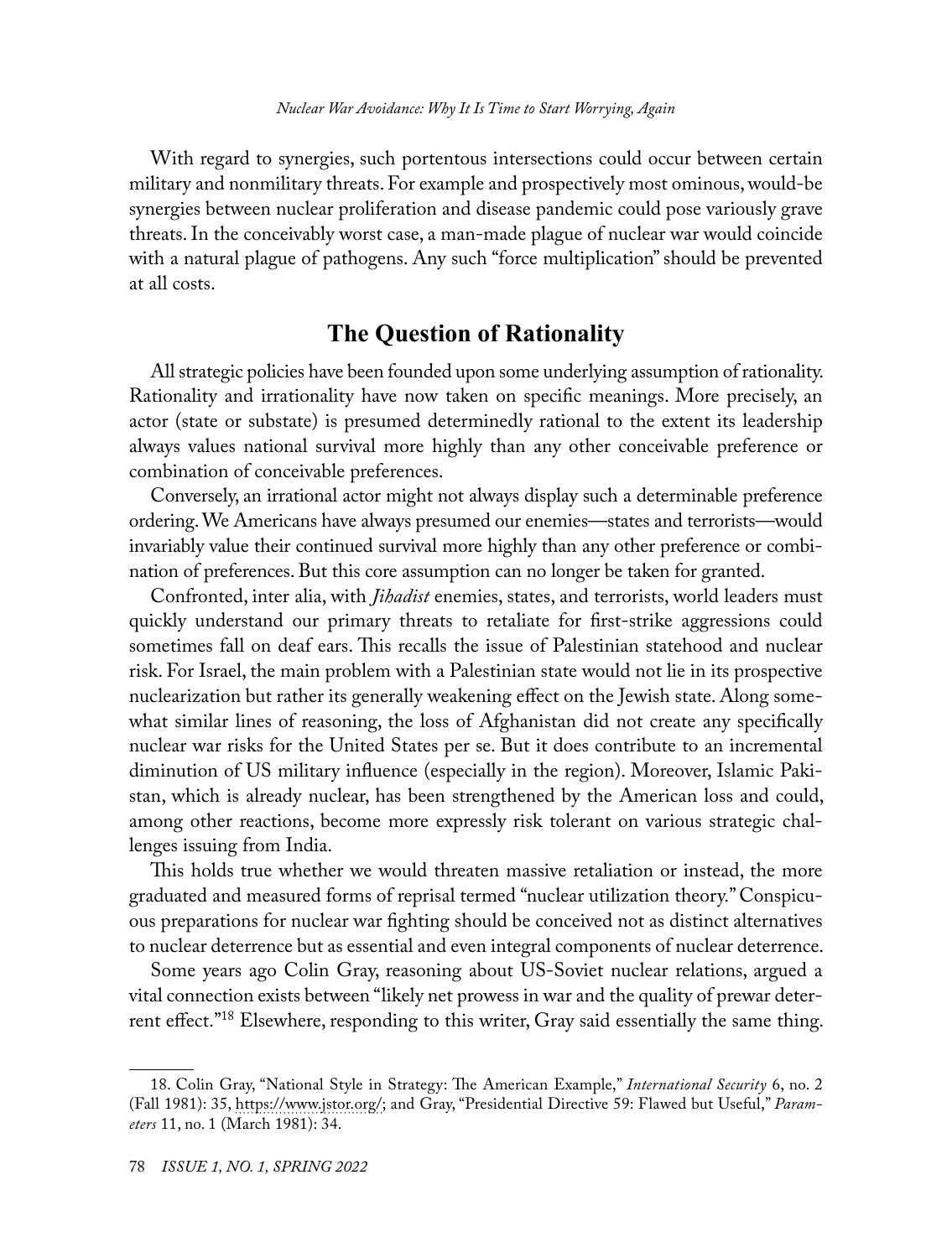"Fortunately, there is every reason to believe that probable high proficiency in war-waging yields optimum deterrent effect."19

Ultimately, sensible nuclear doctrine must recognize the critical connections between law and strategy. From the formal standpoint of international law, certain expressions of preemption or defensive first strikes are known as anticipatory self-defense.<sup>20</sup> Expecting possible enemy irrationality, when would such protective military actions be required to safeguard the human homeland from diverse forms of WMD attack? *Prima facie*, this is now an all-important question.

# **International Law and Targeting**

Decision makers and commanders face pertinent jurisprudential issues. Recalling that international law is part of the law of the United States*,* how could anticipatory military defense actions be rendered compatible with conventional and customary obligations? In the words of Justice Horace Gray, delivering the judgment of the US Supreme Court in *Paquete Habana* (1900), "International law is part of our law, and must be ascertained and administered by the courts of justice of appropriate jurisdiction."<sup>21</sup> This critical matter must be raised. Moreover, the specific incorporation of treaty law into US municipal law is expressly codified at Article 6 of the US Constitution*,* the so-called Supremacy Clause.22

From the standpoint of international law, it is always necessary to distinguish preemptive attacks from preventive ones. Preemption is a military strategy of striking first in the expectation that the only foreseeable alternative would be to be struck first oneself. A preemptive attack is launched by a state that believes enemy forces are about to attack. On the other hand, a preventive attack is not launched out of any genuine concern about imminent hostilities but rather for fear of some longer-term deterioration in a prevailing military balance.

In a preemptive attack, the enemy action's anticipated duration is presumptively very short; in a preventive strike, the anticipated interval is considerably longer. A related problem here is the practical difficulty of accurately determining imminence and the correlated problems of postponement. To the point, delaying a defensive strike until an imminent threat would be tangibly ascertainable could sometime invite an existential harm. A pertinent state's resort to anticipatory self-defense could be nuclear or nonnuclear and be directed at either a nuclear or nonnuclear adversary. By definition, any such resort involving nuclear weapons on one or several sides could prove catastrophic.

<sup>19.</sup> Gray, "Flawed but Useful," 34.

<sup>20.</sup> For the sources of international law, see: "History," International Court of Justice (website), n.d., accessed January 24, 2022, [https://www.icj-cij.org/;](https://www.icj-cij.org/en/history) and Statute of the International Court of Justice, art. 34, para. 1, 59 Stat. 1031, T.S. No. 993, 3 Bevans 1153, 1976 Y. B. U. N., 1052.

<sup>21.</sup> US Supreme Court, The Paquete Habana, 175 U.S. 677 (1900), [https://supreme.justia.com/.](https://supreme.justia.com/cases/federal/us/175/677/)

<sup>22.</sup> Tel–Oren vs. Libyan Arab Republic*,* 726 F. 2d 774 (1984).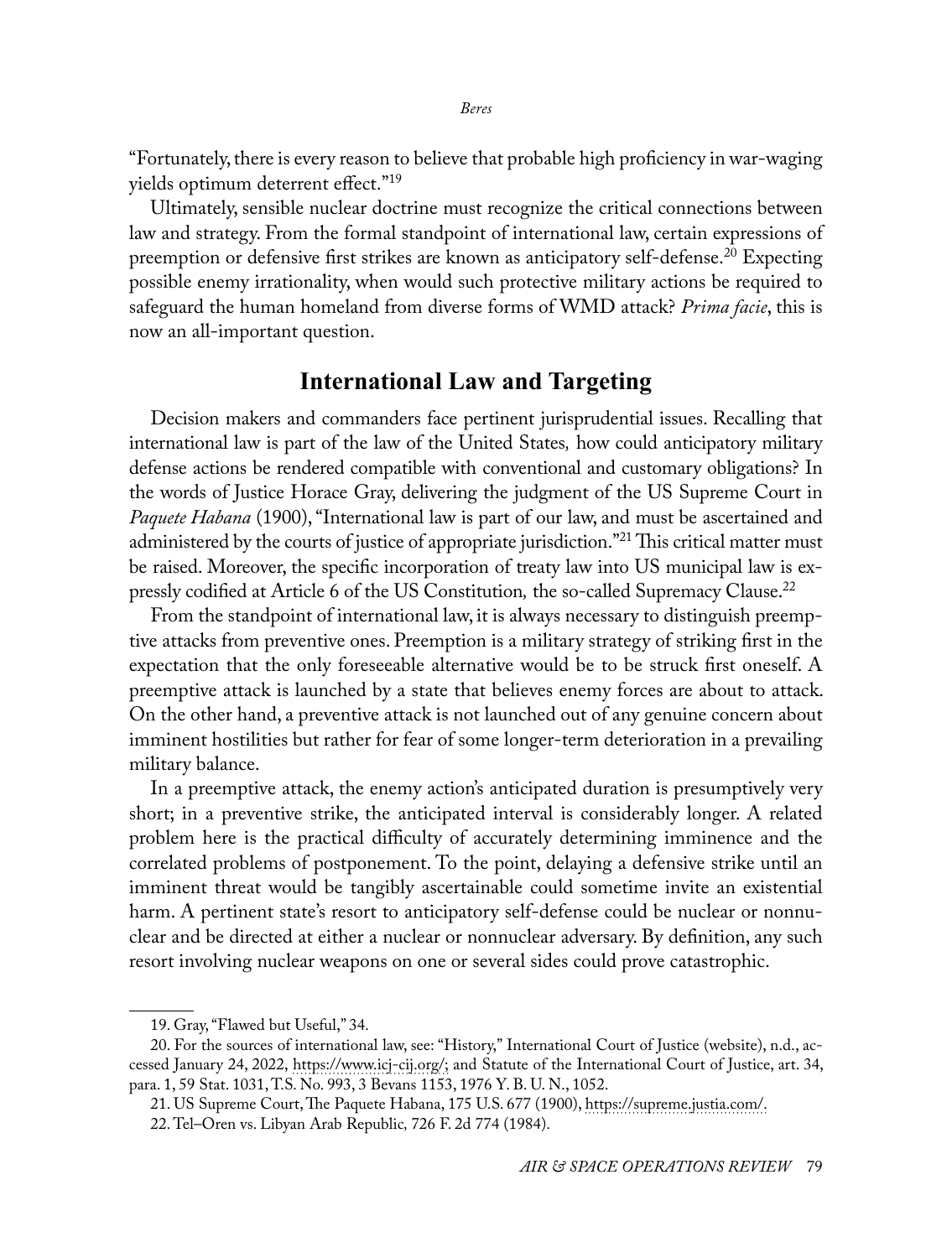General John T. Chain, former USAF Strategic Air Command chief and Joint Strategic Target Planning Staff director to whom this article is dedicated, recognized that world leaders must understand that any proposed national strategic doctrine should consider and reconsider the key issues of nuclear targeting. Relevant operational concerns here would concern vital differences between the targeting of enemy civilians and cities (so-called countervalue targeting) and targeting of enemy military assets and infrastructures (so-called counterforce targeting). Plausibly, most national leaders still do not realize that the actual essence of massive retaliation was always an unhidden plan for countervalue targeting*.*

Any such partially resurrected doctrine could sound barbarous or at least inhumane, but if the alternative were less credible systems of nuclear deterrence, certain explicit codifications of countervalue posture might still represent the best way to prevent millions of civilian deaths from nuclear war or nuclear terrorism.

Ultimately, neither preemption nor countervalue targeting could ever guarantee absolute security for planet Earth. It is nonetheless imperative that America put serious strategic thinkers back to work on these and other critically related nuclear warfare issues. Prescribed thinking should generally be dialectical*.* The dialectician, says Plato, is the special one who knows how to ask and then answer vital questions.

# **Deeper Issues**

#### *The Soul*

Further, global rescue must always go beyond narrowly physical forms of survival. At stake is not just the palpable survival of Homo sapiens as a distinct animal life form, but also the species' essential *humanitas,* that is, its sum total of individual souls seeking redemption. Sigmund Freud and Carl Jung both thought of the soul as the intangible essence of a human being, its *humanitas.* Neither Freud nor Jung ever provided any precise definition of the term, but it was never intended by either in some ordinarily familiar religious sense. For both psychologists, it represented a recognizable and critical seat of mind and of passions *in this life.*

Interestingly in the present analytic context, Freud explained his predicted decline of American civilization by invoking various express references to soul. Freud was disgusted by any civilization so apparently unmoved by considerations of true consciousness (e.g., awareness of intellect, literature, and history); he even thought the crude American commitment to perpetually shallow optimism and material accomplishment would inevitably occasion sweeping emotional misery.

#### *Chaos*

For now, however, too few have displayed any meaningful understanding of the less tangible but still vital variant of human survival—chaos. Whether described in the Old Testament or other major sources of ancient Western thought, chaos can also be viewed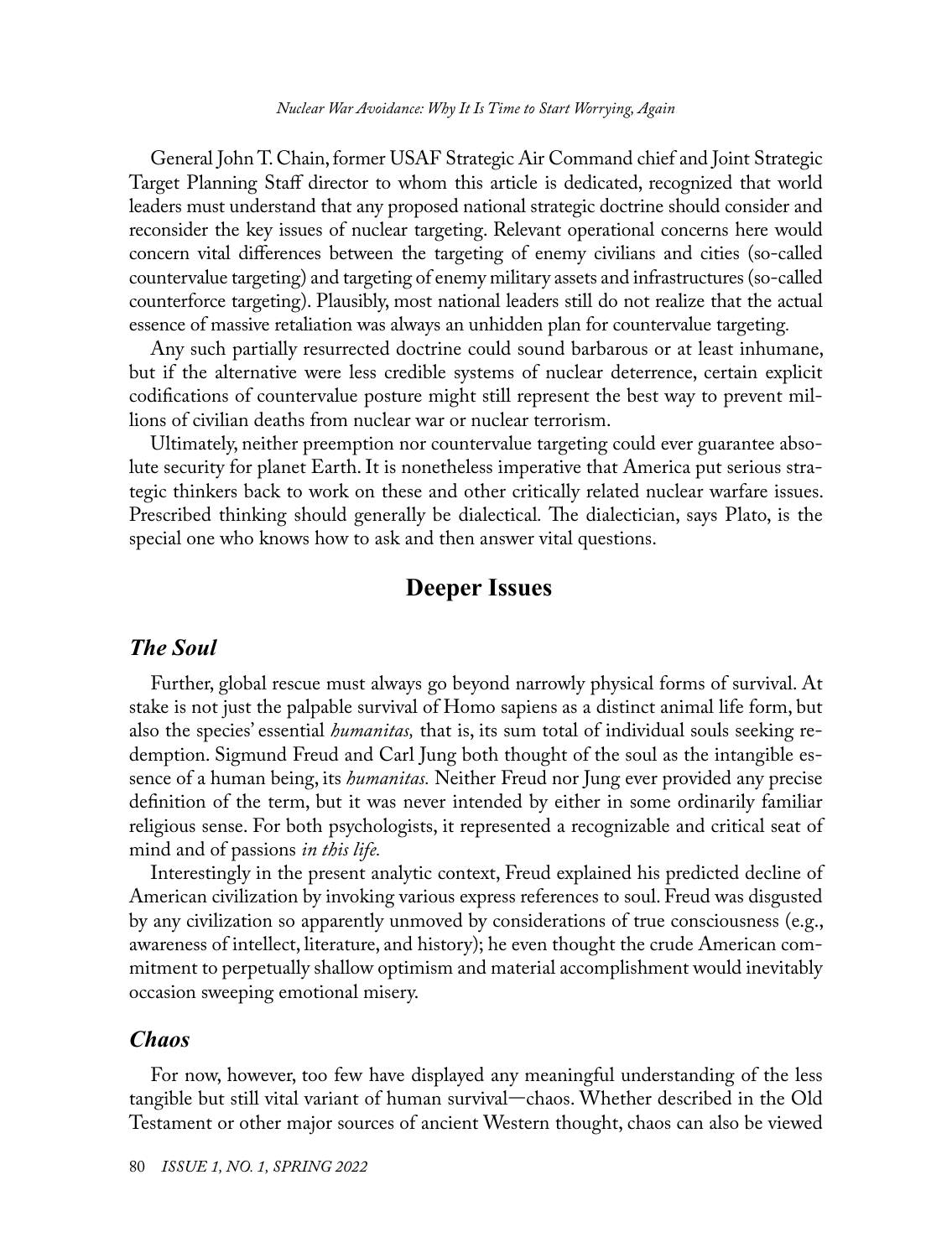as a source of human betterment. In essence, chaos prepares the world for all things, both sacred and profane.

As its conspicuous etymology reveals, chaos represents the yawning gulf or gap wherein nothing is, but where all civilizational opportunity must originate. Appropriately, the great German poet Friedrich Hölderlin observed "there is a desert sacred and chaotic which stands at the roots of the things and which prepares all things."23 Even in the pagan ancient world, the Greeks thought of such a desert as *logos,* a designation that indicates to us it was presumed to be anything but starkly random or without conceivable merit.

#### **In the End**

The first time after the Cuban Missile Crisis that a world leader will face an authentic nuclear crisis, the response should flow seamlessly from broad and previously calibrated strategic doctrine. It follows that national leaders should already consider how this complex doctrine should best be shaped and codified. Whatever the particulars, these leaders must acknowledge at the outset the systemic nature of our world order problem. "The existence of system in the world," says French philosopher Pierre Teilhard de Chardin, "is at once obvious to every observer of nature, no matter whom."<sup>24</sup>

Any planetary system of law and power management that seeks to avoid nuclear war must recognize a significantly underlying axiom: as egregious crimes under international law, war and genocide need not be mutually exclusive.<sup>25</sup> On the contrary, as one may learn from history, war could sometimes be undertaken as an efficient manner of national, ethnic, racial, or religious annihilation.26 This was almost certainly the case with respect to Germany's World War II aggressions, crimes oriented deliberately to Adolph Hitler's always primary war against the Jews. When the war in question becomes nuclear, the argument must become unassailable.

In light of Russia's 2022 war against Ukraine, it is time to start worrying again about nuclear war avoidance, but this time, just worrying will not be enough. The only reasonable use for nuclear weapons on this imperiled planet will still be as controlled elements of dissuasion and never as actual weapons of war. The underlying principles of such a rational diplomatic posture go back long before the advent of nuclear weapons. In his oft-studied classic *On War*, ancient Chinese strategist Sun-Tzu reminds succinctly, "subjugating the enemy's army without fighting is the true pinnacle of excellence."<sup>27</sup>

<sup>23.</sup> Louis René Beres, "Convergence and Chaos: Intersecting Security Threats to the United States," Jurist, November 30, 2020, [https://www.jurist.org/.](https://www.jurist.org/commentary/2020/09/louis-rene-beres-security-threats-united-states/)

<sup>24.</sup> Pierre Tielhard De Chardin, *The Phenomenon of Man* (New York: Harper Perennial, 2008).

<sup>25.</sup> Convention on the Prevention and Punishment of the Crime of Genocide, January 12, 1951, 78 U.N.T.S. 277.

<sup>26.</sup> Lucy S. Dawidowicz, *The War Against the Jews: 1933–1945* (New York: Penguin Random House, 1986).

<sup>27.</sup> Sun Tzu, *The Art of War*, trans. Samuel B. Griffith (Oxford: Oxford University Press, 1963).